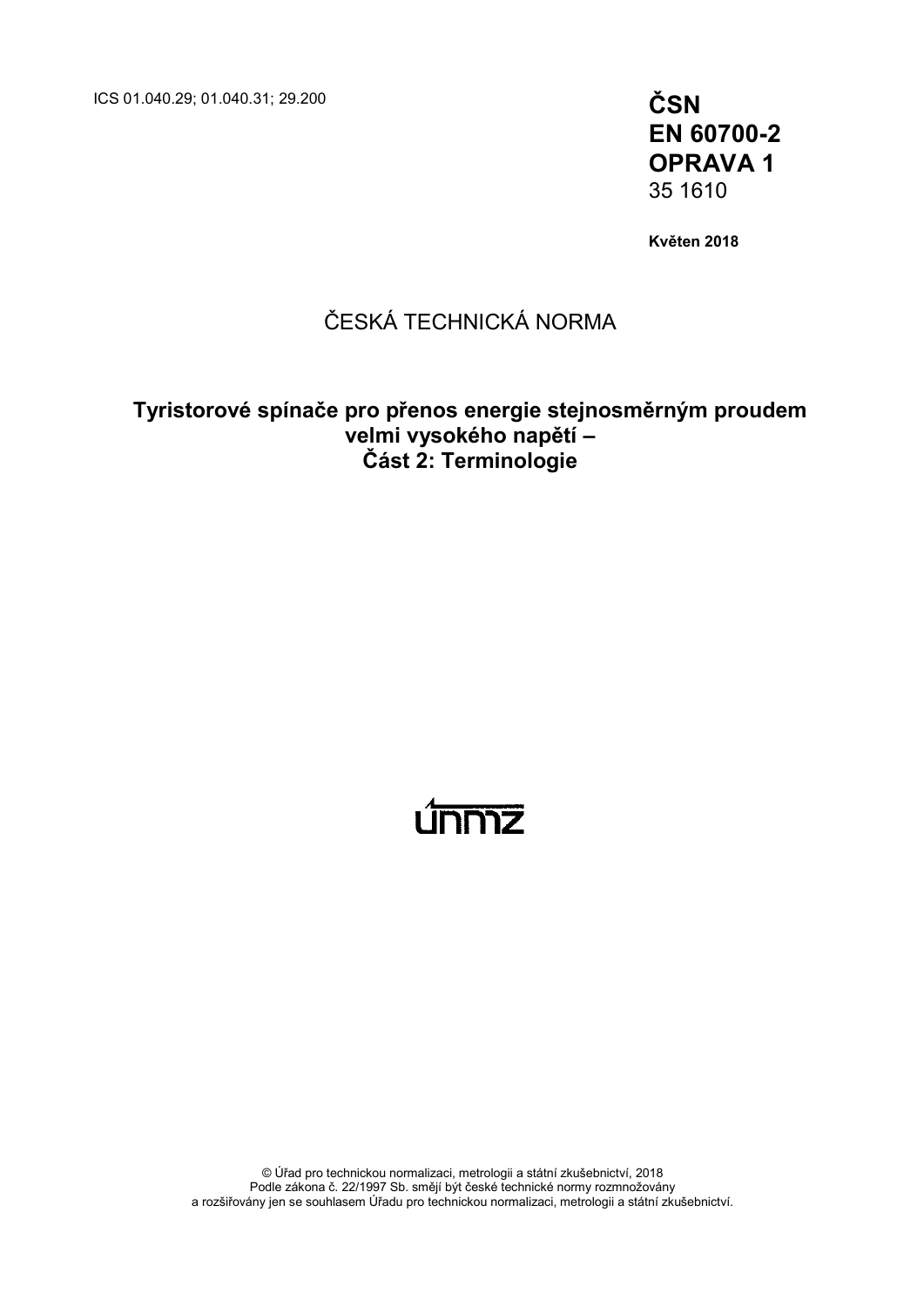ČSN EN 60700-2/Opr. 1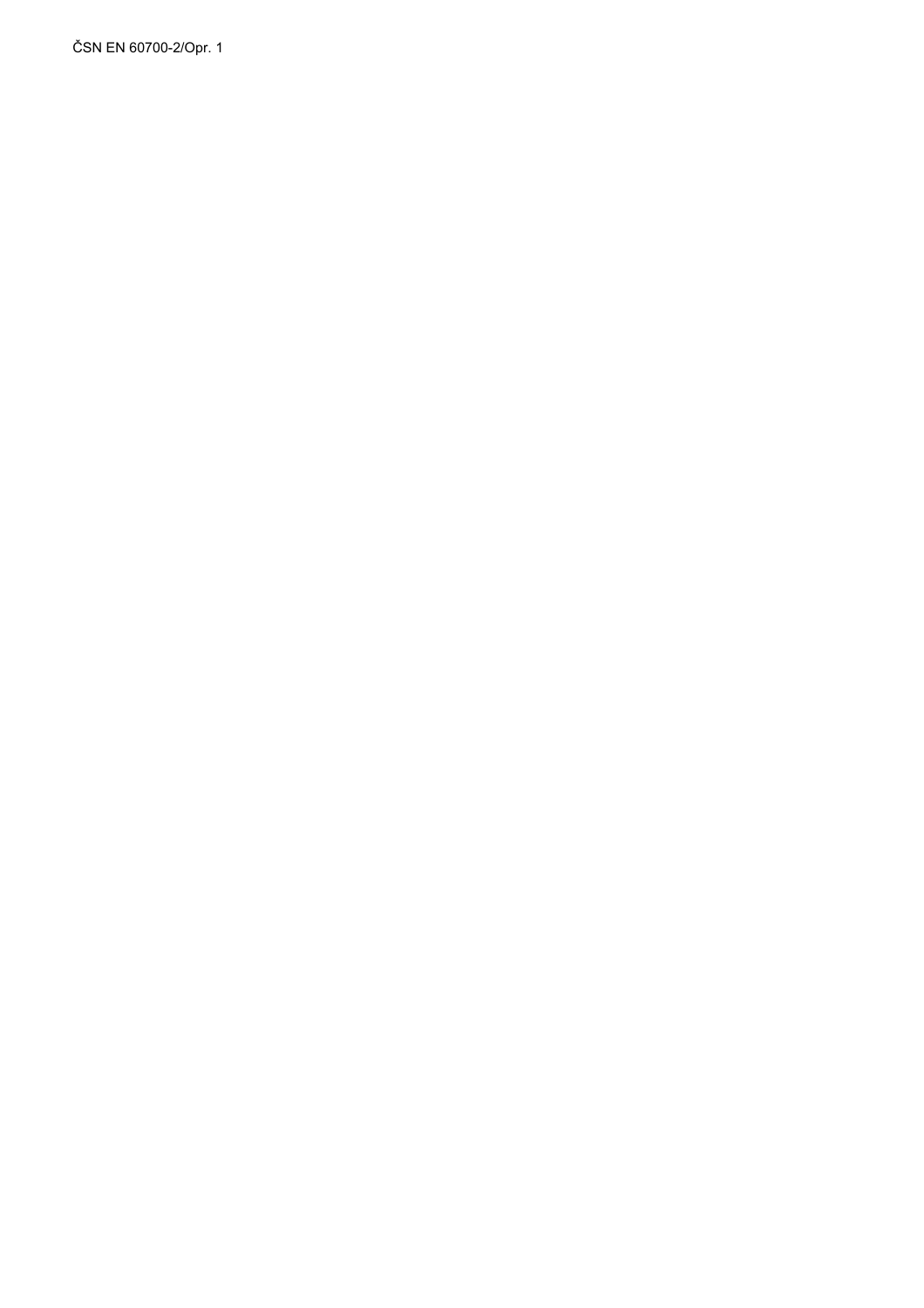# EUROPEAN STANDARD NORME EUROPÉENNE EUROPÄISCHE NORM



July 2017

ICS 29.200

English Version

### Thyristor valves for high voltage direct current (HVDC) power transmission - Part 2: Terminology (IEC 60700-2:2016/COR1:2017)

Valves à thyristors pour le transport d'énergie en courant continu à haute tension (CCHT) - Partie 2: Terminologie (IEC 60700-2:2016/COR1:2017)

 Thyristorventile für Hochspannungsgleichstrom-Energieübertragung (HGÜ) - Teil 2: Terminologie (IEC 60700-2:2016/COR1:2017)

This corrigendum becomes effective on 21 July 2017 for incorporation in the English language version of the EN.



European Committee for Electrotechnical Standardization Comité Européen de Normalisation Electrotechnique Europäisches Komitee für Elektrotechnische Normung

**CEN-CENELEC Management Centre: Avenue Marnix 17, B-1000 Brussels** 

© 2017 CENELEC All rights of exploitation in any form and by any means reserved worldwide for CENELEC Members.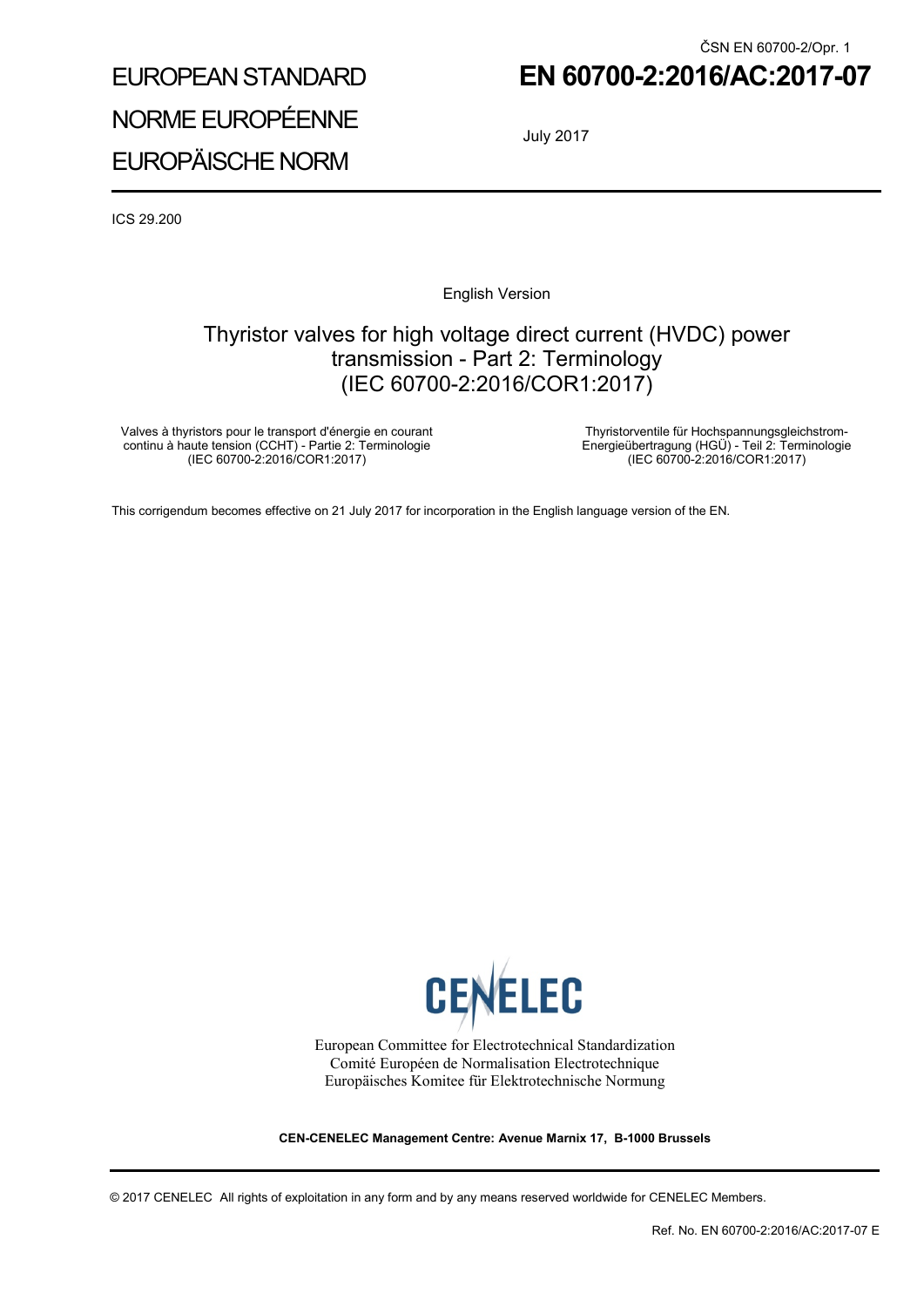EN 60700-2:2016/AC:2017-07

ČSN EN 60700-2/Opr. 1

### **Endorsement notice**

The text of the corrigendum IEC 60700-2:2016/COR1:2017 was approved by CENELEC as EN 60700-2:2016/AC:2017-07 without any modification.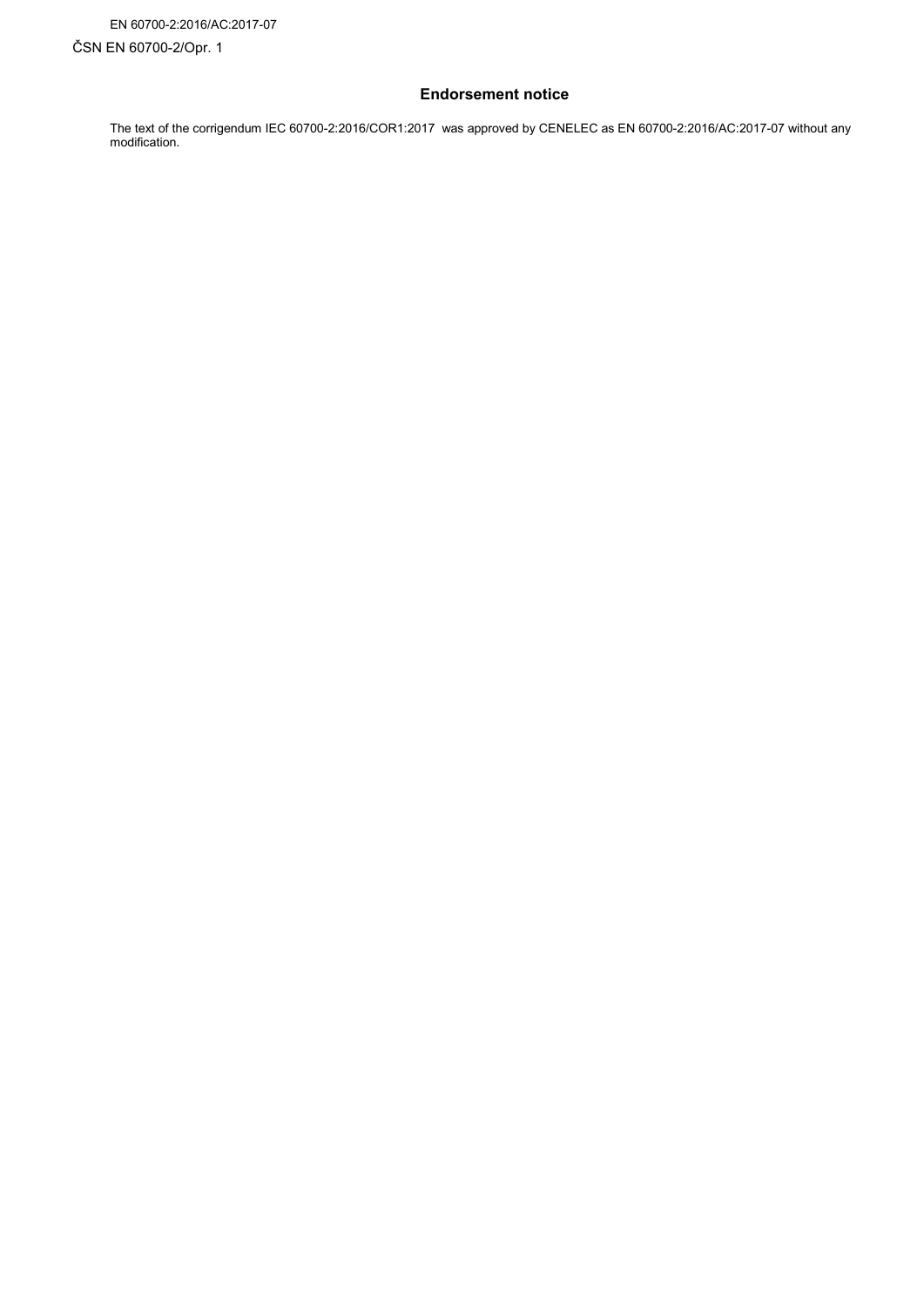IEC 60700-2:2016/COR1:2017 – 1 – © IEC 2017

# INTERNATIONAL ELECTROTECHNICAL COMMISSION

### COMMISSION ÉLECTROTECHNIQUE INTERNATIONALE

\_\_\_\_\_\_\_\_\_\_\_\_

**IEC 60700-2 Edition 1.0 2016-06**

**IEC 60700-2 Édition 1.0 2016-06**

**THYRISTOR VALVES FOR HIGH VOLTAGE DIRECT CURRENT (HVDC) POWER TRANSMISSION –** 

**D'ÉNERGIE EN COURANT CONTINU À HAUTE TENSION (CCHT) – Partie 2: Terminologie**

**VALVES À THYRISTORS POUR LE TRANSPORT** 

**Part 2: Terminology**

### **CORRIGENDUM 1**

Corrections to the French version appear after the English text.

Les corrections à la version française sont données après le texte anglais.

### **Figure 4 – Typical valve voltage waveforms**

*Replace the existing Figure 4 and its key by the following new figure and key:*

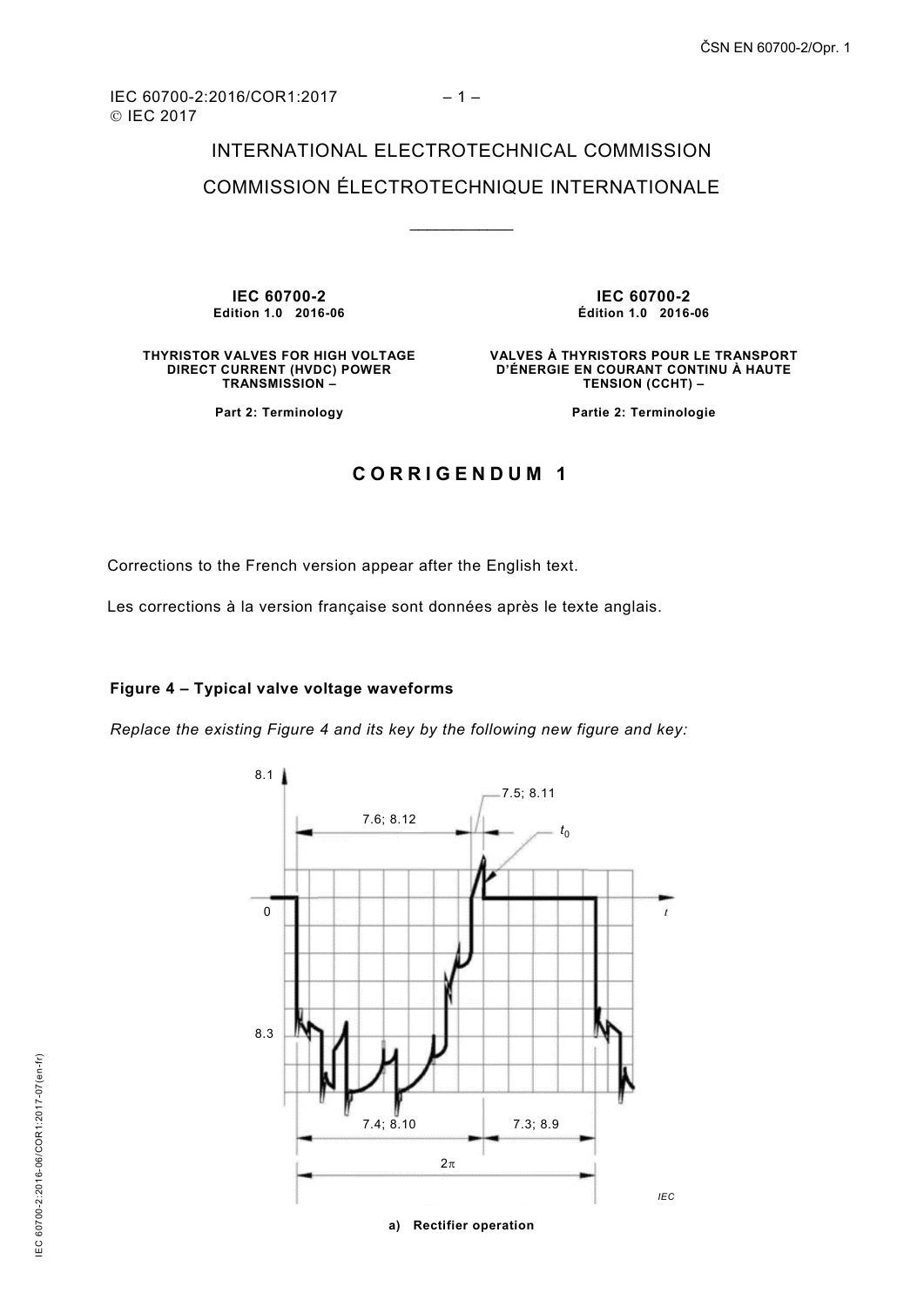**Key**



**b) Inverter operation**

|     | time                 | 7.5  | forward blocking state    |
|-----|----------------------|------|---------------------------|
|     | firing instant       | 7.6  | reverse blocking state    |
| 8.1 | forward voltage      | 8.9  | conduction interval       |
| 8.3 | reverse voltage      | 8.10 | blocking interval         |
| 7.3 | conducting state     | 8.11 | forward blocking interval |
| 7.4 | non-conducting state | 8.12 | reverse blocking interval |
|     |                      |      |                           |

**Figure 4 – Typical valve voltage waveforms**

Corrections à la version française:

### **Figure 4 – Courbes caractéristiques de la tension aux bornes d'une valve**

*Remplacer la Figure 4 et sa légende existantes par les nouvelles figure et légende suivantes:*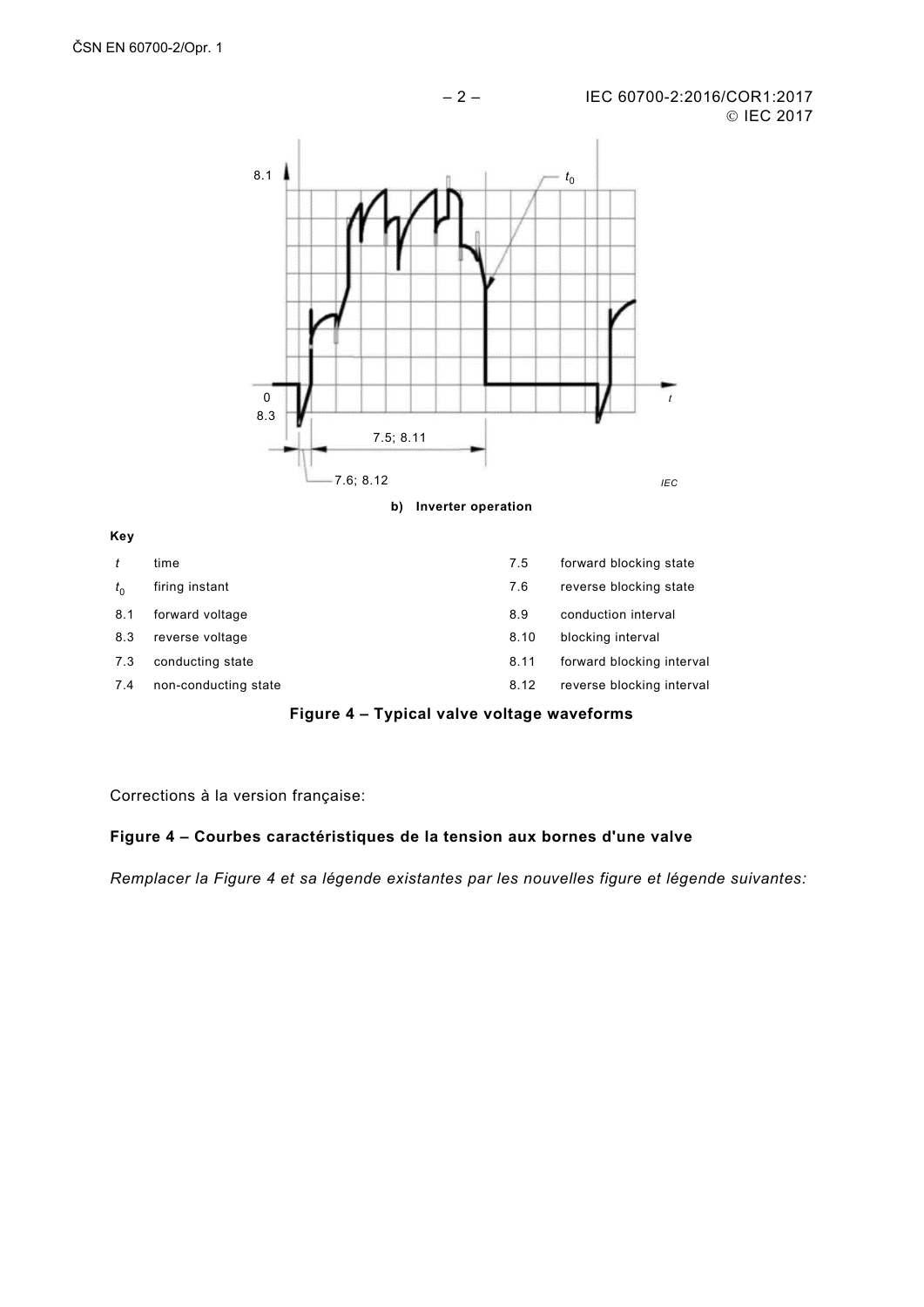IEC 60700-2:2016/COR1:2017 – 3 – © IEC 2017



#### **Légende**

| t       | temps                   | 7.5  | état de blocage direct        |
|---------|-------------------------|------|-------------------------------|
| $t_{0}$ | instant d'allumage      | 7.6  | état de blocage inverse       |
|         | 8.1 tension directe     | 8.9  | intervalle de conduction      |
|         | 8.3 tension inverse     | 8.10 | intervalle de blocage         |
|         | 7.3 état conducteur     | 8.11 | intervalle de blocage direct  |
|         | 7.4 état non-conducteur | 8.12 | intervalle de blocage inverse |

**Figure 4 – Courbes caractéristiques de la tension aux bornes d'une valve**

 $\overline{\phantom{a}}$